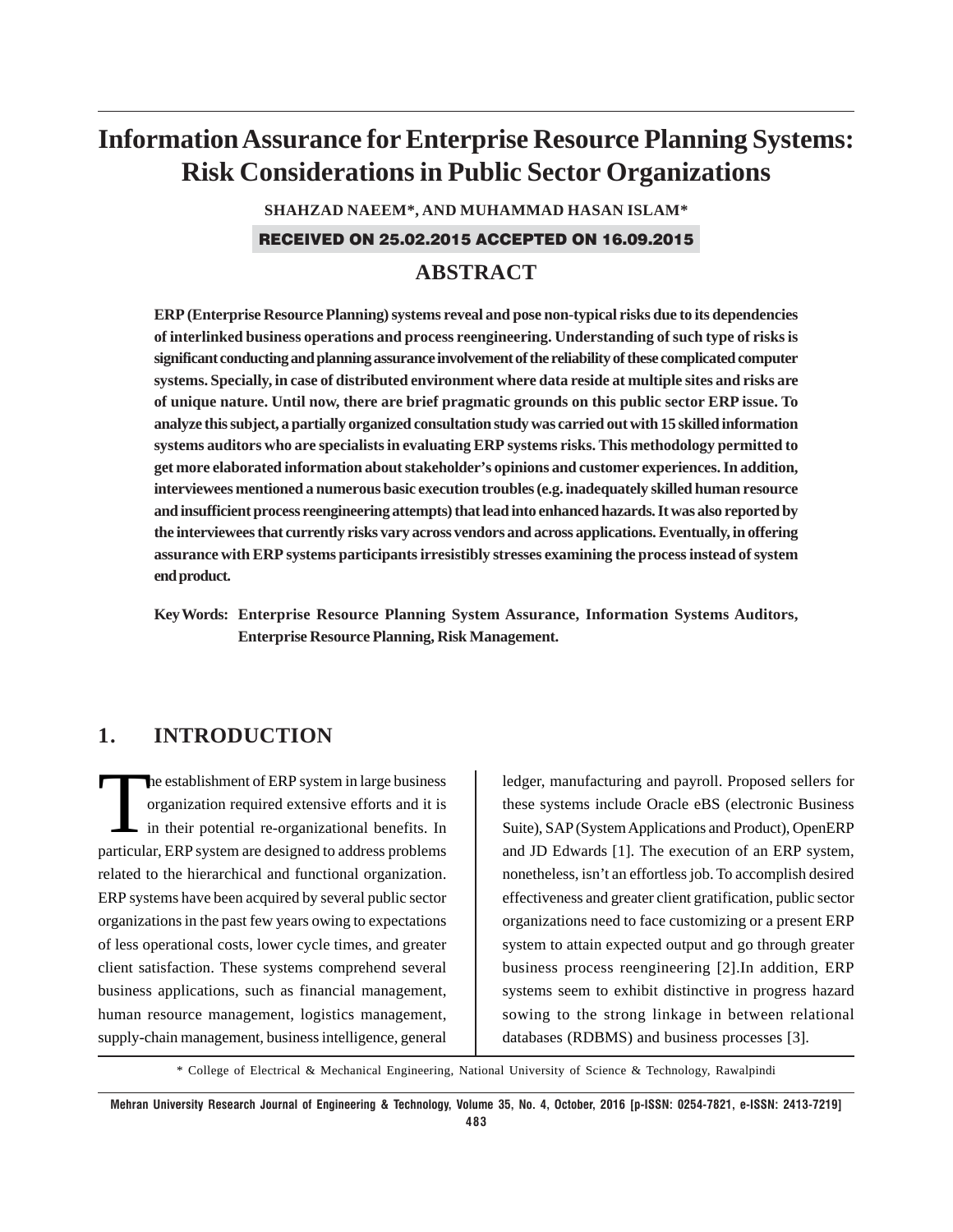The aim of research is to achieve an agreement of the distinctive hazards linked along with execution and ERP systems performance as well as the risks involved in centralized and de-centralized implementation of ERP. This is significant for ensuring suitable preparation and carrying engagements offering assurance involving the dependability of ERP systems [4]. Up to now, limited experiential studies have been conducted on how system assurance associated hazards effect ERP systems.

Comprehensive ERP customization and business process reengineering can grow substantial risks. Implementation/ Execution force might not interpret the working of an ERP sufficiently to appraise customization significances or to keep reliability it may not interpret the reengineered processes adequately. Hence, risks which are related to implementation of ERP must be familiarized by assurance providers that might include the design or choice of software and hardware and process design [2]. They also may be aware of the risks involved in implementation of ERP in centralized or distributed environment since on one hand there is a strong biasness for decentralize control and cross functional cooperation and on other side there are simultaneously strong plead for centralized environment in the shape of centralized arrangements, best practices and solution.

Inconsistencies between ERP systems and organizational requirements towards improper approach, overlooking data-checking routines and verification processes, overlooking or improper steps at functional side, improper formats of end products and inappropriate input of information [5]. Numerous issues mentioned may lead to a possible risk of financial mis-statement (e.g. Wrong income identification, mis-stated indebtedness of payroll, inappropriate inventory rating) due to targeted financial affect (e.g., Wrong income identification, misstated payroll indebtednesses, inappropriate rating of inventory and the requirement for further revelations (e.g. because of business disruption deficiency of financial feasibility).

Moreover, discovering persistent implementation of ERP and possible hazards, the objective of this research is also to analyze ERP application hazards (e.g. Supply-chain management, Logistic management, Payroll, business intelligence and human resource management) and seller (e.g. SAP, OpenERP, Oracle) as well as its implementation in centralized or distributed manner. Fluctuations in financial statement hazard can be occurred due to the Conflicts in risk by application e.g. accounts involved and nature of the predictable error which may alter if risk of ERP implementation is dissimilar, suppose, supply chain management versus human resource management system. Hazard may also be affected by the reputation of leading major ERP sellers. SAP is European based firm, foundation in manufacturing, operations and industrial engineering. Initially the development of ERP vendor firm SAP software started with material requirement planning standard controlled inventory, manufacturing. Inorder to ensure processes like sales, management, inventory management and human resource management etc. SAP was expanded [6]. Supply chain management and financial management system were begun to be developed by the OpenERP. In features like database design and adding features to software application Oracle is better. Oracle is also higher in technology.

In the beginning, the history of leading ERP marketers was different due to which the control risks produces were different by financial statement. In pay sheet area the OpenERP was expected to offer more reliability than other marketers.

A number of expert system auditors were selected and asked to get in depth experience of all the individuals who had remained close in the part of consideration of risks during implementation of ERP systems and complete operations. To get more knowledge about the ERP two types of questions were designed i.e. broad perspective which was common and some related to particular issues in different packages and application architecture. According to research reports the teams which implement ERP did not consider the customization of ERP and role of business process reengineering on system reliability. According to the results the risk was variable in different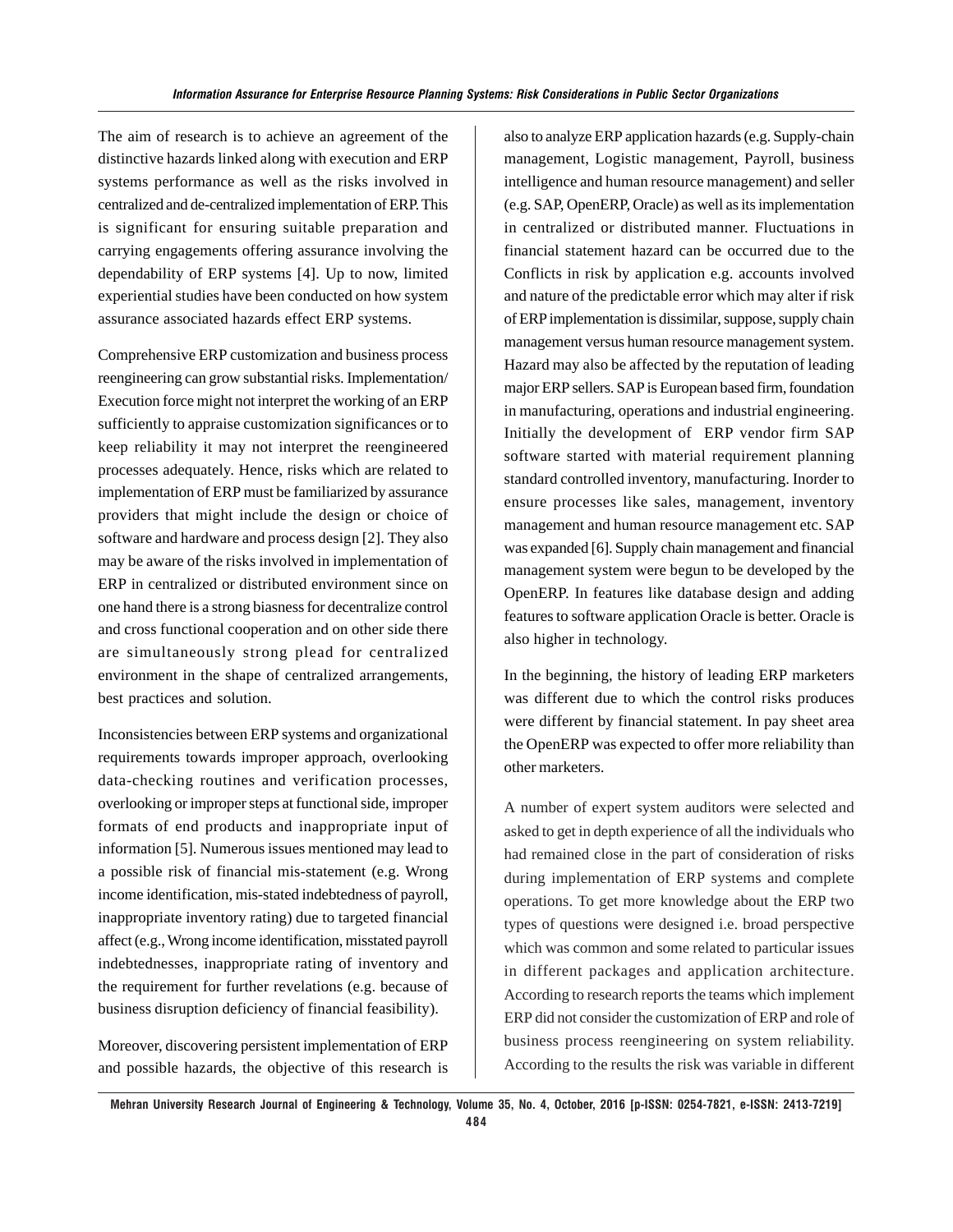applications, architecture approach and major ERP vendors. The results also indicated that when existed legacy systems were integrated with modules of ERP the risk was considerably greater. The results indicated in the end that firms used process audit techniques as opposed to validation testing to provide assurance on the risks in an ERP system.

# **2. LITERATURE REVIEW AND RESEARCH QUESTIONS**

The requirements which are used to assess the risks linked with ERP solutions are identified by accounting profession. For example, [7] devise control objectives for information and associated technologies COBIT (Control Objectives for Information and Related Technology) framework as a guide for management, auditors, and help the users to minimize the gaps between control needs, technical issues and business risks. The needs to identify the risks in computerized consideration are spelled out by COBIT framework.

It is pertinent to mention that organization get competitive advantage by the correct and sensible use of technology and this statement is true particularly in case of enterprise resource planning. ERP system is capable of transforming processes of organization through automation and integration [8]. Oftenly, [9] positive return is provided by ERP system to organizations but that is not always true. ERP system often resulted in inconsistent economic returns due to its cost [8]. First reason is the poor implementation lead ERP to a failure [10] and the other reason is a poor fit of this ERP system in a particular firm and perhaps should have not been adopted [11].

ERP systems affect the business processes dependency on each other; and also represent heightened hardware and software. The purpose of customization or reengineering the ERP process is to achieve a certain functionality level in a business. This leads to increased and heightened risks associated with financial statements and inappropriate classifications. For example, Gibbs and Keating [12] review the impact of reengineering business process on ERP controls. It is also discussed that, many control measures lean towards working cross-intentions to the objectives of virtual corporations reengineering. While the requirement of manual controls may not be a necessity, it is of utmost importance that any management action to obtain modified efficiencies in operations as a result of integrated information systems does not substitute the necessity to formulate adequate controls. For large business organizations, ERP system is the most popular business management system which provides extra ordinary benefits of seamless communication in business and real-time capabilities. However, the success of ERP implementation largely depend on entire organization such as culture, people, process and the capability of organization that it may encounter in implementing ERP systems. Different types of risk factors including control, system, business and protection are distinguished independently to provide acceptable consideration with respect to their varying nature in the auditing literature [5-13]. Two types of control factors are hypothesized by control and system threats, they are social and systemic. Social controls are integrated and the policies, procedures, guidelines, job responsibilities and career paths in the organization. Systemic controls refer to system risks and are incorporated into system by designers and system engineers [14].

Security threats are linked with the utilization of right equipment, software, hardware or database approach. For example, security is implemented by applying physical controls to the system, including encryption, passwords, virus protection, firewalls, file backup and recovery solution [13]. Risk factor in businesses may best be understood through a specialist literature. It is normal for technology to either come short or breaks off its original purpose. A useful illustration in this situation is to study Fox Mayer Drug. The organizations future was put to stake by Modern information system to accomplish its enormous development. The organization had a strategy of keeping lowest prices in the drug distribution market, the officials declared to have achieved the savings of \$45 million by utilizing the efficient processing system.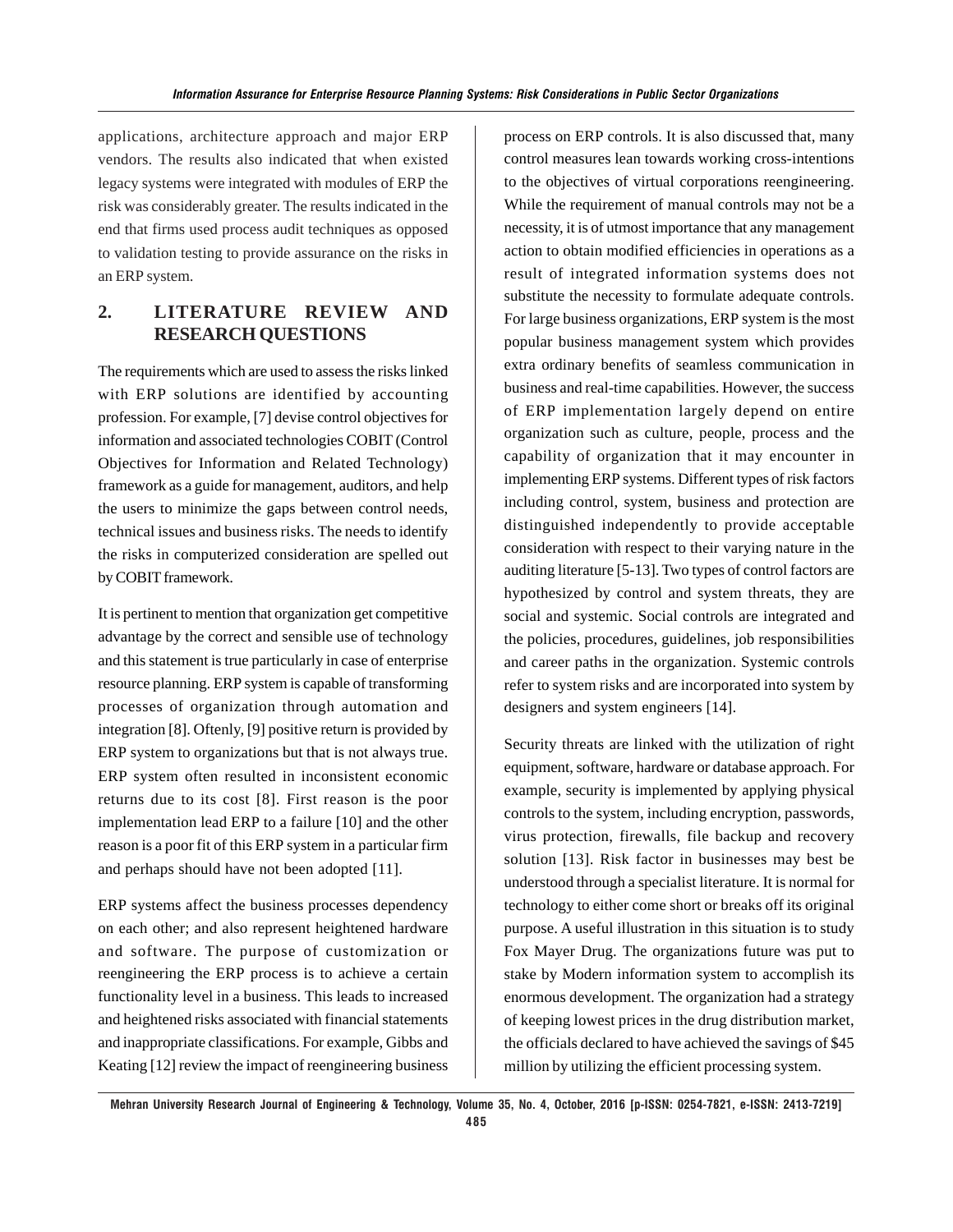Following a strategy of being the lowest priced contender in the drug-distribution industry, company officials calculated on reaping savings of \$45 million from more efficient processing of high order volumes. As discussed before, the previous researches are not tested for how the ERP system can affect the system assurance and any associated risks. Even though, research [15] state significant variations in the reasons and occurrences of errors and mistakes for a normal computerized accounting system against a conventional manual system, i.e. huge issues in computerized system in the recording of exchange documents for third party. These issues are resolved by stating that the results suggest the requirement of considering the reliability of similar systems in the planning phases of engagement. It is more feasible to consider that the conclusion achieves apprehension of the threats in ERP system in a system-assurance arrangement, generally depicting broader scope and wider business impact than a computerized accounting system that is not integrated into the system.

These thoughtfulness leads to the first research question:

*Research Question-1*: In an ERP system, what are the most common risks associated with it? Previous research has evaluated risk from the perspective of software development. The risk associated with the business assignment should be understood and reduced so that to achieve utmost chances of success of a software development project [16-17]. The same idea remains similar for the achievement of an ERP system. It is rational to hypothesize from the point of view of system reliability that the success of given ERP system is related to sufficient deliberation of the effect of customization and business-process reengineering. Due to scarcity in knowledge and the range and span of transformation or knowledge of the requirement for reliance by the execution team, this may lead to rise of substantial risks. Due to unsuitability between requirements of an organization and the ERP system, ERP customization can steer to unsuitable validation procedures, unsuitable access and information content that is incorrect.

Key ERP modules and packages are structured by applications, which reflect the key accounting rounds. Process reengineering and ERP Design are also performed by application. There may be difference in risks associated with respect to application resultantly a considerably different experience to problems including areas of management control and business disruptions by financial account. These anticipations form the grounds for next research question:

*Research Question-2.* Do different modules of ERP have different types of risks? The risk that has been raised by different ERP modules may also vary by management control area or by the financial statement and it occurs mainly because of dissimilarity in historical origin of key ERP systems. As discussed before, when SAP began it includes material requirements planning, manufacturing, standard inventory control and later SAP expanded it modules and also includes financial accounting, payroll as well as the human resource management. It seems validated that, for example, to consider manufacturing module of SAP would be less exposed to risk than payroll and human resource modules of SAP, resultantly increase the potential for financial statement error in payroll expense. In comparison with the human resource module it looks reasonable to find that OpenERP manufacturing module would be more prone to control and security risk than the SAP manufacturing module, and it increase the potential for financial statement error in inventory and cost of goods sold. These possibilities formed the foundation for the following research question:

*Research Question-3*: Do risk associated with centralized and distributed ERP implementation differs? The outcomes of a decision of distributed environment are much greater in ongoing ownership costs in initial implementation. The implementation of ERP using a single vendor's solution without any centralized standardization and control at multiple sites results in a multiple instances and configurations of ERP application. Owing to this instances and configuration deviated at multisite will require unique support capabilities and proper training.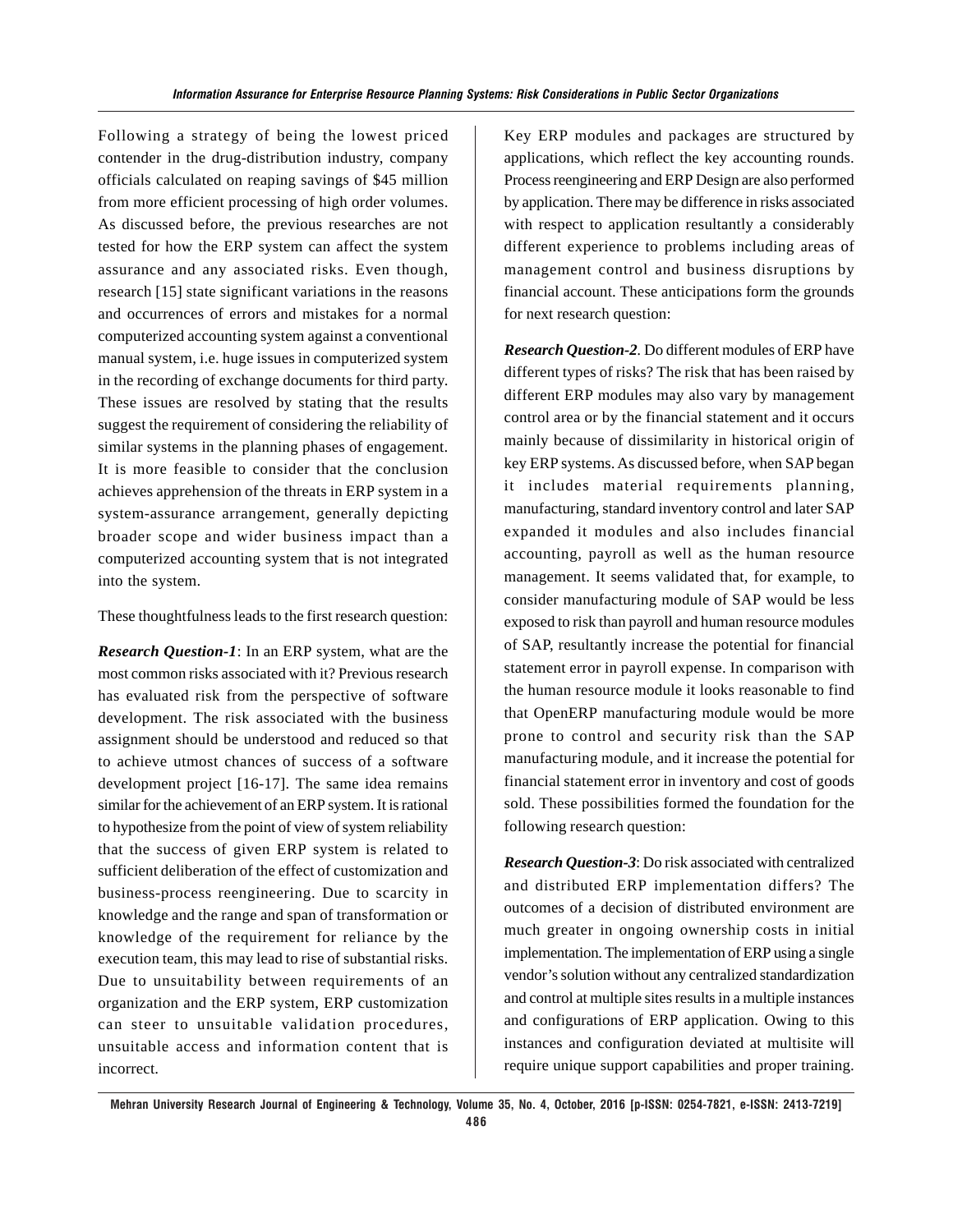The other non-standardization areas due to unique technical environment will require skilled and qualified support individuals and ultimately increase ongoing costs. Implementing decentralize architecture multiply the system administrator personnel's and IT landscapes. Moreover, periodically consolidation of operations and financial information from multiple ERP instances will be required in a distributed architecture. If the deployment of ERP and multisite done by multiple vendor's solution rather than separate instances of single ERP product will cause higher total cost of ownership because of data alignment issues, custom built integration code as well as the variation vendor-centric business processes which will require extra resources and time to maintain and implement.

Due to the cost sensitive IT climate this type of implementation is becoming rare but in case of strategic public sector organization this aspect may be ignored due to the nature of organization. When an ERP consolidation strategy is driven by new business requirements, individual business units are under increased pressure to adopt new data architecture standards and functional requirements.

*Research Question-4***:** What are the complexities involved in centralized vs. decentralized ERP deployment? Organization should calculate the benefits of any proposed ERP consolidation approach and also to decide its implementation in centralized or distributed environment. Multiple parameters should be considered in this study, however in general many enterprise determine that the implementation of ERP is centralized manner is having greater business value and more cost effectiveness unless:

- Organizations are satisfactory with the operational costs of its already running system.
- **Organizations are satisfied with multisite ERP** system.
- Organizations think that it would be difficult to re-centralize the business units thus prefer to have autonomous approach.

**Exercise 1** Organization prefers that a corporate reporting from separate divisions is not a priority.

*Research Question-5:* What are advantages achieve by implementing ERP in distributed environment?

Multisite ERP implementations are not at all unusual. Unless you work for a small local company, chances are your business is spread across multiple locations. According to [18], 50% of organizations implementing ERP software have four or more sites undergoing deployment. Fig. 1 shows portion of organizations with ERP implemented on multiple sites [18].

Implementation of ERP on multiple sites can be difficult and thus requires a comprehensive integration strategy in order to achieve the anticipated business benefits from the ERP system deployed. Amalgamating the ERP system at multiple locations can help improving the accounting estimates and improve the data accuracy resulting the reducing the invoice processing cost. It will also enable a business unit to immediately make available the shared

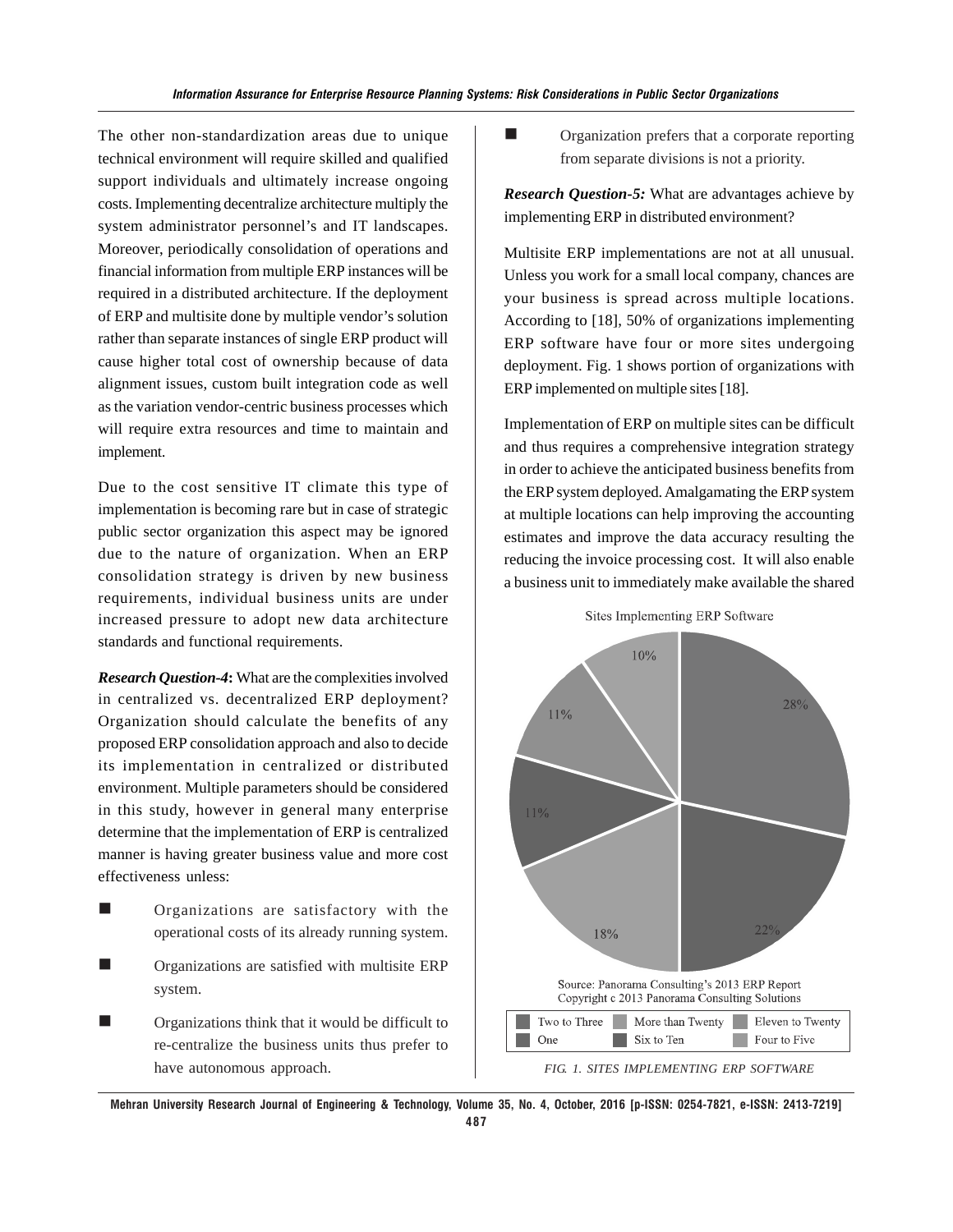information to any other business unit by synchronizing immediately.

*Research Question-6***:** What are the common ERP Failure Risk Factors? The aim of this research question was to obtain a better knowhow of main risks associated with ERP implementation projects. Further to recognizing the failure risk factors and critical success factors, the participants provide understanding of the factors that are associated with success of ERP implementation.

### **3. METHODS**

# **3.1 Overview**

To address the research questions and interview method was used. This method was the most patient one to find out the experiences and in-depth aspects of knowledgeable persons who did the examination and evaluation of ERP systems. Researchers also carried out recorded interviews, which were afterwards transcribed for the assurance of accuracy and completeness Identifying reactions

# **3.2 Participants**

The participants selected for the interviews had considerable understanding and knowledge of computer systems and accounting and an excessive level of expertise in ERP systems. An excellent source for such experts is to search for them in strategic public sector organizations specialize in ERP implementation and evaluation. Five public sector organizations are selected to locate such experts from. The experts have considerable experience of implementation of ERP systems while working with these organizations. Reviews after implementation of the project are also performed by these experts while working with auditors of the firm. The ERP experts are engaged in an overall implementation and operations of ERP systems in these organizations, thus, they can provide a unique perception in dealing with a range of ERP problems.

Contacts at three of the 5 open division association were asked to depict ten learned persons suitable for the meetings. Interest was on a willing premise. As obliged, the last example included 15 respondents, three from every association. Meetings needed around 40-50 minutes to achieve. Demographic information got from members toward the end of the meetings showed they were the accomplished people looked for.

## **4. RESULTS**

### **4.1 ERP Risks (Research Question-1)**

The most widespread ERP implementation issues associated with ERP as mentioned by participants are identified in Table 1. It is pertinent that, most of these issues circle around insufficient user participation and insufficient training. One of the participants mentioned that:

It is equally critical to put in order the organization and communication of the project as much as to manage the workforce and an execution team of ERP that has both knowledge and technical expertise. As the project is Information System drives and requires very small participation of user, thus forms the basis for problems all the way. It is very necessary for users to be a part of decisions because they are going to be affected by proposed change into the system; they need to know the processes.

The insufficient participation of user uncovers the organization to substantial risk of ineffectiveness and

| Common ERP Problems                                                                                 | Frequency (%) |
|-----------------------------------------------------------------------------------------------------|---------------|
| Users not sufficiently became part of design of<br>ERP system.                                      | 73.2          |
| Users not sufficiently skilled to use the<br>ERP system.                                            | 46.1          |
| Requirement of process reengineering.                                                               | 44.1          |
| Initially deficient in sufficient controls in ERP.                                                  | 32.9          |
| ERP system did not sufficiently mirrored<br>requirements and was poorly designed.                   | 26.9          |
| Poor execution of system implementation                                                             | 24.9          |
| The ERP system had design constraints and did not<br>deliver sufficient information to do the task. | 20.1          |
| Poor data conversation executed.                                                                    | 19.3          |

**TABLE 1. COMMON ERP PROBLEMS**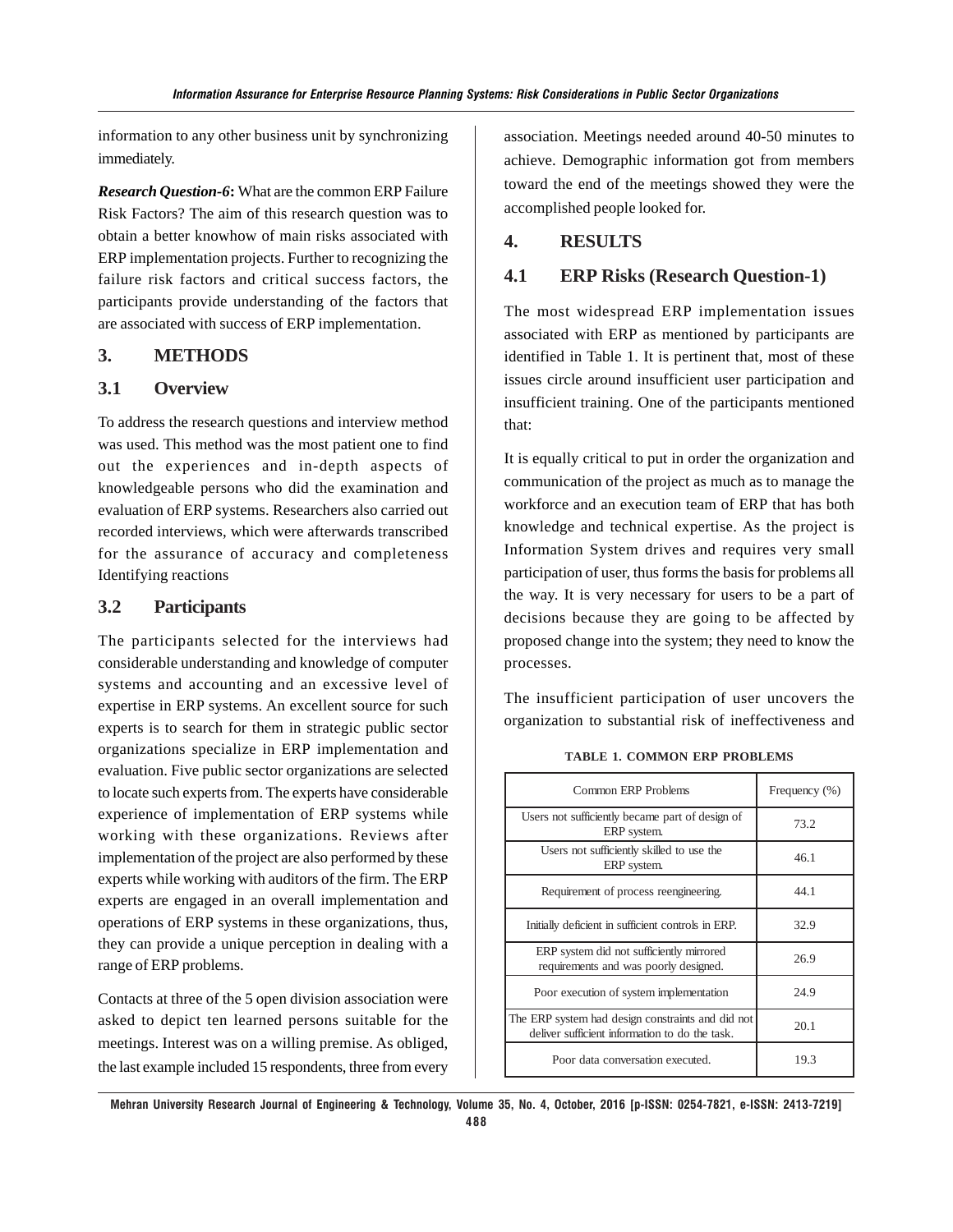accidental errors. For example, previous studies show that cause of common error is inappropriate training of employees [19-20]. It was also suggested in [21] that a large number of ERP failure incidences are related to insufficient training resulted by focusing on technical problems rather than inadequate attention and finances and flows of business processes just in the end exactly before the systems is to be launched. As one of the participants mentioned:

At the start of a project, the firm is not provided with complete awareness and understanding with impact and capacity of its execution. There is not enough time to train the users because of fixed timelines and what is seen in the end are a huge number of end users that find it difficult to operate the new system. Financial statements can even be effected because of improper reporting cause by uneven running of data across the system.

It was indicated by 44.1% of the participants that process reengineering is necessary, while 26.9% mentioned that the necessarily required processes were not reflected in the system. A participant explained as:

Usually an ERP system that is deployed as an alternative for a legacy system is further linked to legacy business process. At times, those implementations of ERP are found to be more successful where reengineering is carried in prior, because in this case the organization has already gone through the way they carry out their operations in routine rather than to go away and start a new system. At times the ERP system being deployed does not fully keep up with the existing business operations. However this should not be considered as the ERP solution is not capable to provide the very functionality, rather it is because of the design of the system. The users would ultimately be using the new system but by same old process mechanism, which would mean that the system does not support its desired goals.

It is also crucial to mention that, inadequate system controls were observed by 32.9% of the participants, for the reason that the focus was more on to get functional the system before a certain deadline. Security and controls are not much of a priority at this point as stated by a participant:

It is natural that, when a major change is brought into the system of an organization or when a gigantic package is being implemented that may be SAP or Oracle, then the security concerns are not among the top of the list, this is because frequent changes are required to brought into the system. Tests are conducted to find the system functionality and identify any functional limitations followed by making the system running in production environment. At this point some organizations may feel reluctant to implement security and disturb the running system. In the end, 18.9% of the participants noted poor data conversion.

# **4.2 Risk by Application (Research Question-2)**

It was exhibited by the participants as shown in Table 2 that among the modules that pose greater risk, Supply Chain was identified by 81.2%, payroll by 64.8 % and financial information by 45.5%. It was stated by one of the participants that:

| Risk Associated with ERP Applications                                                           | Frequency (%) |
|-------------------------------------------------------------------------------------------------|---------------|
| Supply Chain                                                                                    | 81.2          |
| Payroll                                                                                         | 64.8          |
| Financial                                                                                       | 45.5          |
| Interfaces (Bolt-Ons)                                                                           | 40.5          |
| Research and Development (R&D)                                                                  | 7.2           |
| Varying nature of risk Potential by the mandatory vs.<br>discretionary nature of ERP subsystems |               |
| Yes                                                                                             |               |
| Compulsory                                                                                      | 17.6          |
| Optional                                                                                        | 29.9          |
| Risks Specific to Organization                                                                  | 56.1          |
| <b>ERP</b> Package Specific Risks                                                               | 24.9          |

#### **TABLE 2. RISK ASSOCIATED WITH ERP APPLICATIONS**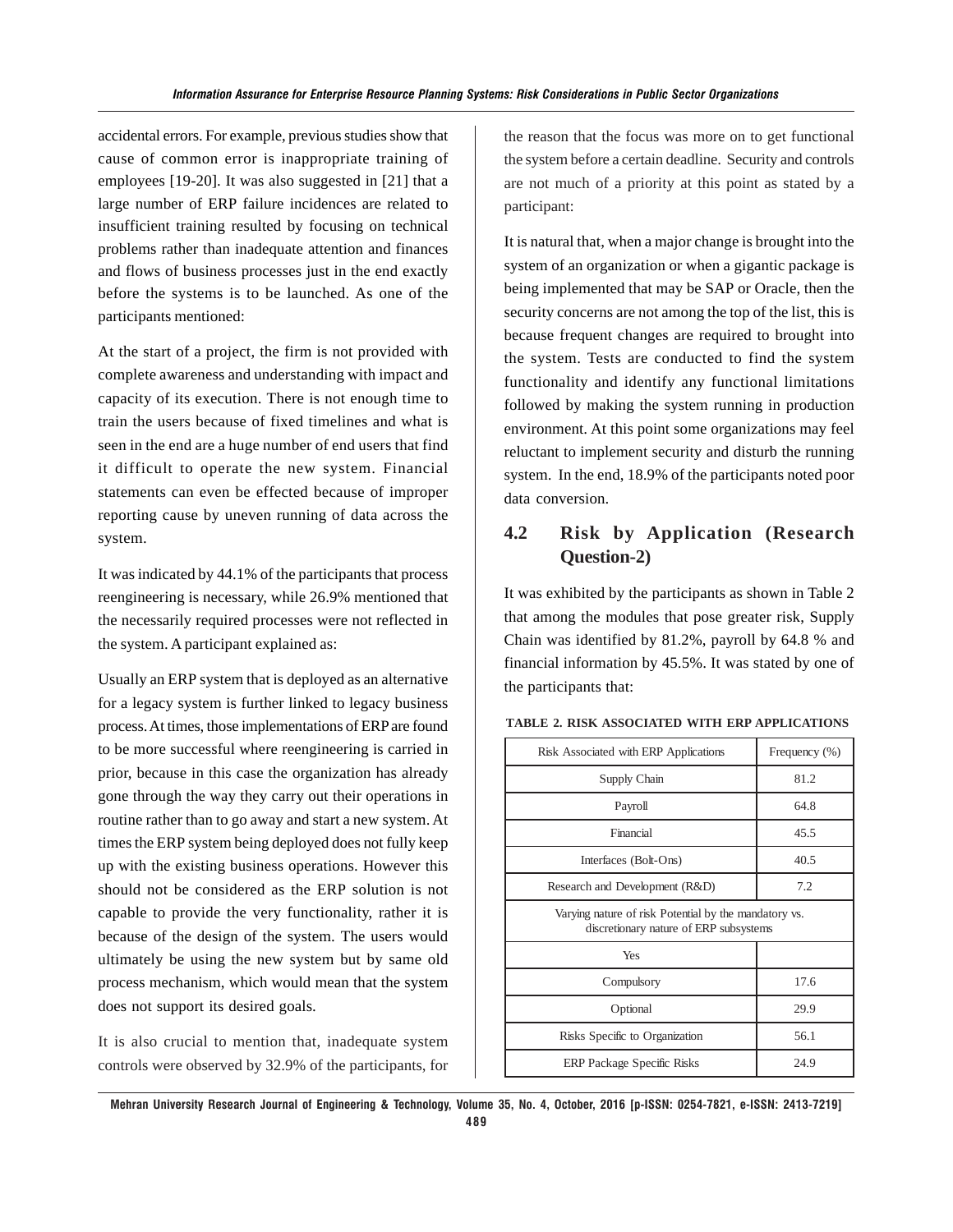There is significantly higher risk associated with supply chain management, mainly at the time when integration is being carried out with different enterprises. When supply chain management expand further than the enterprise, this is where organizations are not fully aware of the procedure to deal with security. There is propensity to impart more and more information to customers and vendors in the supply chain ERP, thus, making security a bigger risk.

It was only cited by 7.2% that research and Development is a high risk module; despite its capability for valuable information none of the participant underlined business intelligence.

To categorize the applications, the interviewees were asked if the potential of risk differed by discretionary and mandatory in nature of ERP module. These applications can be classified as, mandatory are those that are essential to routine operations and discretionary applications are adopted on cost benefit basis when required. 17.6% identified mandatory applications as riskier and 29.9% discretionary. It is worth mentioning that, most of interviewees identified that risks are tightly associated with the organizations business operations. A participant stated that:

It is fairly dependant on the nature of operations of organization. If the organization is public sector services organization then it's the strategic objectives achievement in addition to its employees, salaries and payroll, and if the organization is a sales organization, their whole business is based on revenue and is built on the demographics and population and consumers.

Boltons are the hardware and software components that are part of the system but designed and developed by an organization other than that is used for the ERP system. They also posit control risks and potential capacity issues.

In overall, all the replies by participants suggest that security and control risks associated with ERP may significantly differ from application to application and from vendor to vendor. However they still rely on the organization's business processes.

# **4.3 Risks Variation in Centralized vs Distributed ERP (Research Question-3)**

The Research Question-3 was designed to find variation of risks associated with distributed ERP systems in contrast to Centralised ERP systems. The survey results showed that 85.6% response of the participants' states that implementing distributed ERP will require unique configurations in all the sites, whereas only 22.9% participants posed increased total cost of ownership is of concern as shown in Table 3.

The reason for least concern over total cost of ownership is the nature of organization ERP is being implemented. As the organizations in which ERP was being implemented are of public sector and strategic in nature, hence the cost of implementation is not considered as a serious concern.

# **4.4 Complexities in Moving from Distributed to Centralized ERP (Research Question-4)**

The Research Question-4 was formulated to determine what areas should be focussed while considering moving from distributed to centralised ERP system in an organization where ERP has already been implement. In response received from participants (as shown in

| Risks Variation in Centralized vs Distributed ERP                                                    | Frequency (%) |
|------------------------------------------------------------------------------------------------------|---------------|
| Single vendor distributed ERP system will require<br>multiple (possibly unique) configurations       | 85.6          |
| Each unique technical environment will require<br>uniquely qualified support                         | 65.2          |
| Distributed ERP will require increased number of<br>administrator and maintenance personnel          | 35.3          |
| Increased total cost of ownership due to custom-<br>built integration code and data alignment issues | 22.9          |

#### **TABLE 3. RISKS VARIATION IN DISTRIBUTED ERP IN CONTRAST TO CENTRALIZED ERP**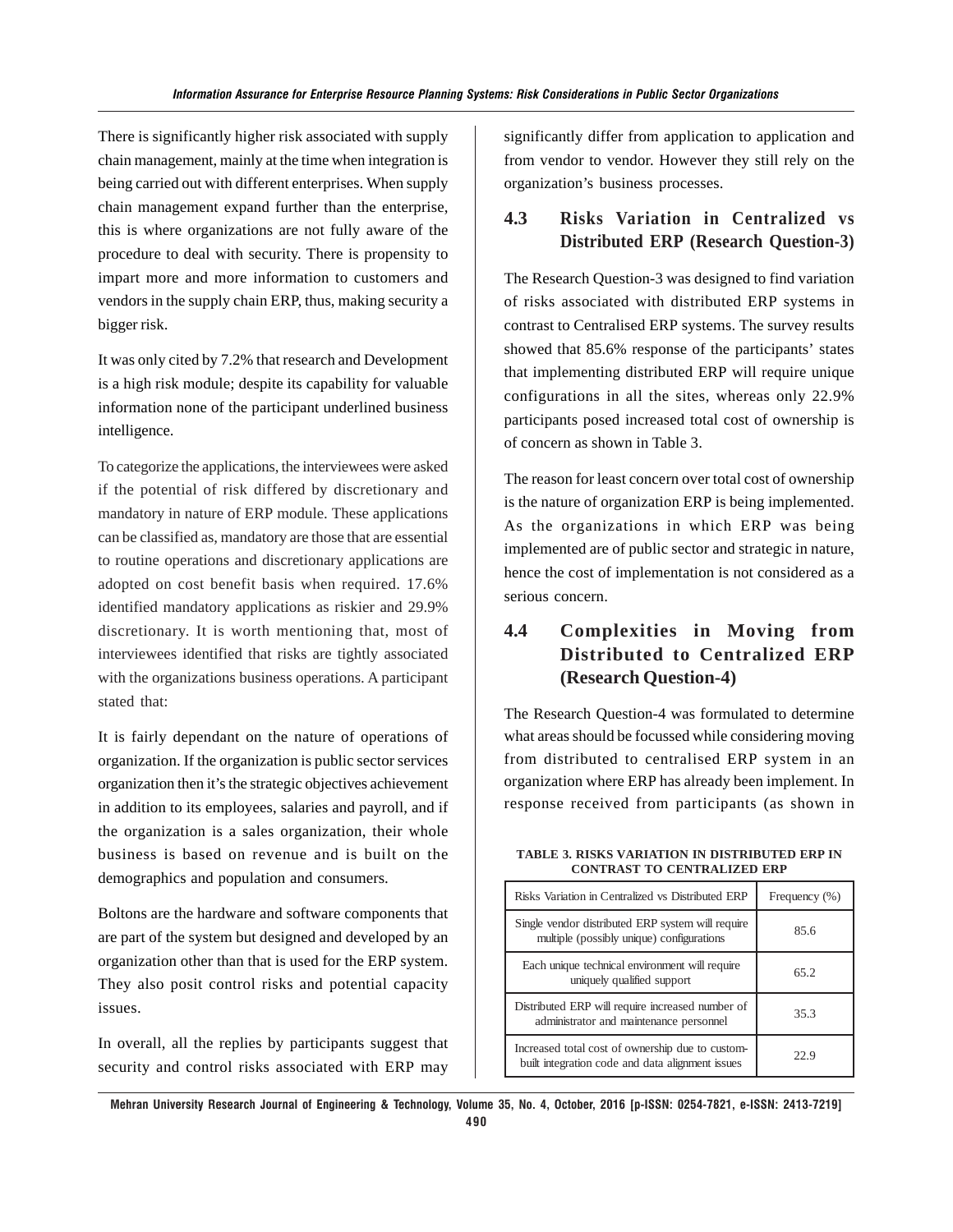Table 4), 91.3% mentioned that if in an organization its different operational units already have separate ERP systems deployed and the business operations are running smoothly then it is not necessarily demanding to shift to Centralized ERP system. Whereas, results from 45.1% of the participants showed that if the organization's operations are highly autonomous and their integration will create security and/ or functional issues then shifting to centralized ERP should not be preferred.

# **4.5 ERP Integration Effects (Research Question-5)**

The Research Question-5 addresses the effects caused as a result of implementing integrated ERP system. The survey results as shown in Table 5 show that , more than 90% of the participants consider that implementing ERP system at different locations standardize the business process operations of the organizations even if the business units are operating in autonomous environment. The risk chances of inaccurate information can be reduced by implementing ERP system in different business units; this was depicted by 78.2% of the participants.

#### **TABLE 4. AREAS TO BE CONSIDERED WHEN DECIDING TO SHIFT FROM DISTRIBUTED TO CENTRALIZED ERP**

| Areas of consideration                                                                                 | Frequency (%) |
|--------------------------------------------------------------------------------------------------------|---------------|
| Different business units already have separate ERP<br>systems in operation and are comfortable with it | 91.3          |
| The total operations cost is not affecting the<br>organization's goals                                 | 75.2          |
| The different business units of the organization are<br>highly autonomous                              | 45.1          |
| The standardize ERP business process will have<br>minimal effect on the overall performance            | 20.2          |

|  |  | TABLE 5. ERP INTEGRATION |  |
|--|--|--------------------------|--|
|--|--|--------------------------|--|

| Advantages and disadvantages of ERP integration                                                                                           | Frequency (%) |
|-------------------------------------------------------------------------------------------------------------------------------------------|---------------|
| At distributed locations the business processes are<br>standardized by ERP integration                                                    | 91.4          |
| The cost of invoice shipping as well as the number<br>of staff members required to process invoices can<br>be reduced by ERP integration. | 86.3          |
| Data accuracy as well as accounting estimates can<br>be improved by ERP systems at various locations.                                     | 79.6          |
| The risk of invalid or duplicate information can also<br>be reduced by ERP integration.                                                   | 78.2          |

# **4.6 Common ERP Failure Risk Factors (Research Question-6)**

In Research Question-6, it is tried to determine the major critical risk factors that can lead to failure of ERP system implementation in an organization. As the results shown in Table 6, it is presented by 91.4% of the participants that, full-time commitment the ERP implementation project is extremely important. Whereas, less than 50% of the participants have blamed technological bottlenecks to be the critical factors that can result in ERP system implementation failure.

### **5. CONCLUSIONS**

The aim of this research was to create an understanding of risks related to ERP systems to ensure information assurance. The approach to interview was semi-structure in nature to properly address the issues associated with ERP systems that included 15 expert information systems auditors.

Results of the study show that user involvement in the design of ERP system should be increased to avoid compromising controls, specifically during ERP customization and business process reengineering. In addition to this, significant number of interviewers reported that, data conversion was poorly executed and the system lacks in adequate controls. Another concerning issue reported by the participants is the existence of multiple vendors with differing security and control features. Organizations for the most part of implementation do not report issues with existing frameworks, due to the fact that shifting from existing and legacy frameworks and adoption of new system is not a preferred choice.

| TABLE 6. COMMON ERP FAILURE AND RISK FACTORS |  |
|----------------------------------------------|--|
|----------------------------------------------|--|

| <b>ERP Failure Risk Factors</b>                                                                           | Frequency (%) |
|-----------------------------------------------------------------------------------------------------------|---------------|
| Failure to achieve full-time commitment of<br>stakeholders to operations and implementation<br>management | 85.3          |
| Inadequate Management Structure                                                                           | 71.9          |
| Inadequate Expertise of Internal Employees                                                                | 66.6          |
| Avoidance of Technological Blockages                                                                      | 451           |